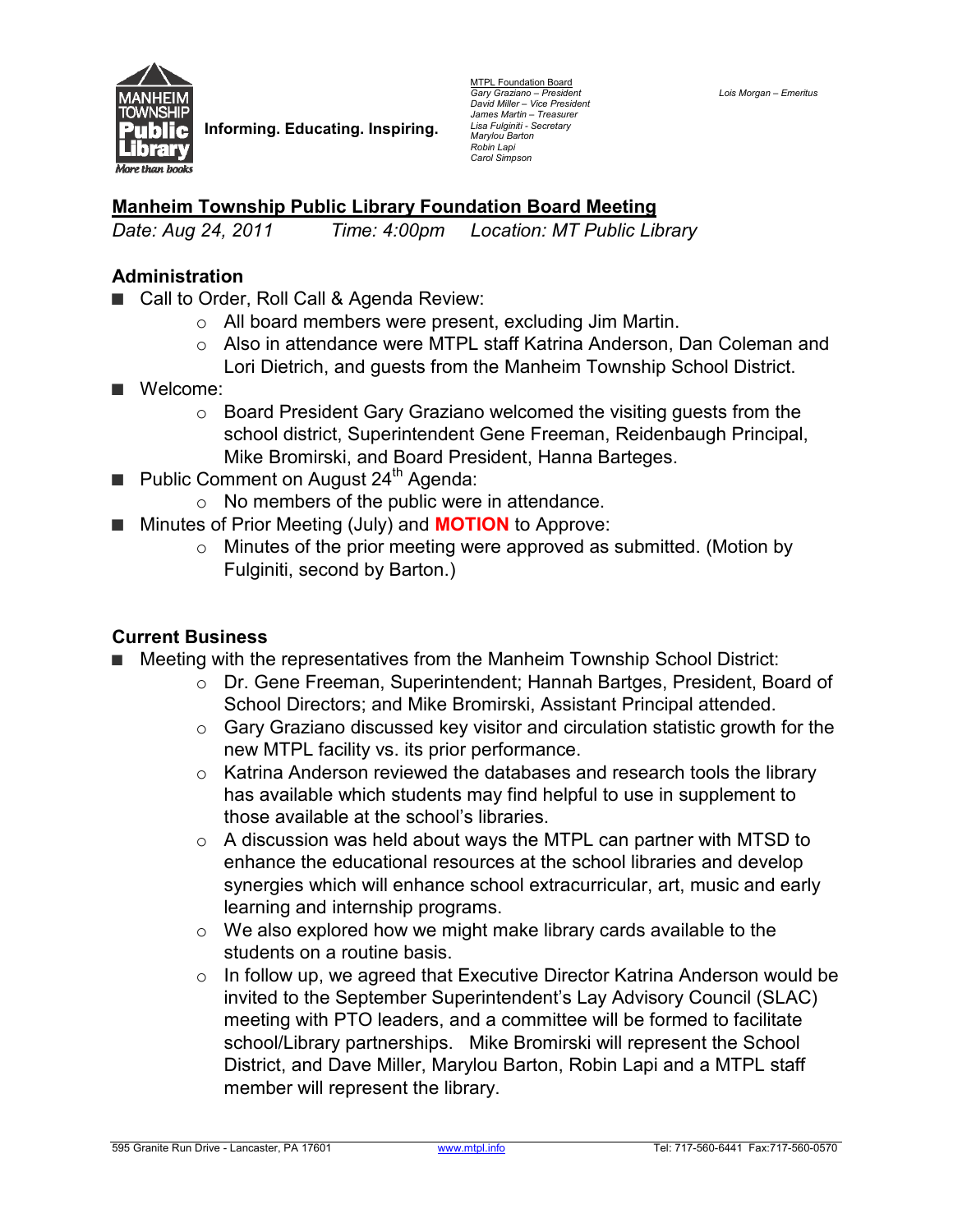

2

# PAGE TWO

- MTPL Capital Budget for 2012:
	- o Coleman and Anderson reviewed the proposed Capital Budget items with the Board and outlined the following priorities: 1) New self-check kiosk 2) Two new educational software stations for middle school and younger children. 3) Power carts for materials management / book drop 4) Added exterior lighting at the library entrance, 5) Café storage cabinets, 6) Café add-ons as we reconfigure the space to be more inviting to customers and 7) Overflow parking.
	- $\circ$  The list totals \$250,000 and has three tiers of priority. Of the total, \$200,000 is for overflow parking and \$50,000 comprises the rest.
- MTPL Operating Budget Proposal for 2012:
	- o Coleman and Anderson reviewed the proposed operating budget for 2012, which represents a 0% increase in funding requested from the Township.
	- o As we move into 2012, we are shifting our expense allocation slightly more to staffing, which will enable the library to accommodate its increased user demand. This will grow the library's full-time equivalency for staff from 9.2 to 10.5, which remains below that of other comparable area libraries. In total, we project a 25% increase in usage for 2012, and plan a 13% increase in staff hours.
	- o We continue to look for ways to maximize revenue from facilities rentals. A motion was made by Dave Miller and seconded by Carol Simpson that the library will exercise flexible discretion in rental rates in order to maximize paid occupancy of the Morgan Center and other rental facilities.
	- $\circ$  The 2012 Operating Budget was approved by motion of Dave Miller and seconded by Marylou Barton.
- Endowment Campaign Progress and Needs:
	- o Fulginiti indicated that pledge request letters from board members continue to be mailed. Fulginiti emphasized that pledges need to be made real, with checks received by September 30<sup>th</sup> so that we can exercise our matching grant awarded by the Lancaster County Community Foundation.
- July Director's Report Q&A:
	- o Library Use and Operations statistics for July continue to pace at or above 100% of goal. Database usage, led by the popularity of Ancestry.com, is at 394% of goal.
- **■** Fundraising:
	- o Lori Dietrich circulated a fundraising update. Twelve \$10 Maggie Moo gift cards remain from our summer fundraiser and are still available for